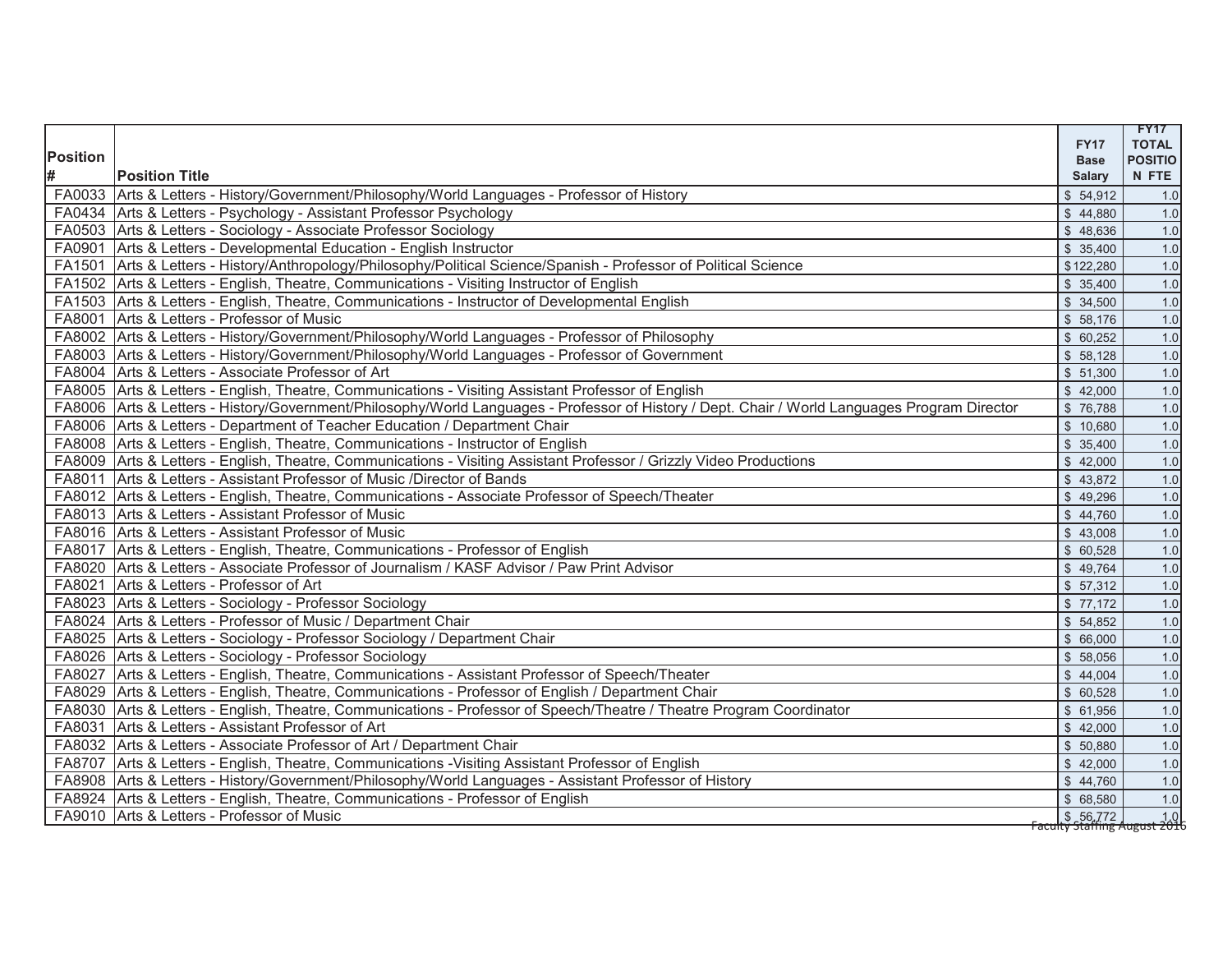|                 |                                                                                              |                            | <b>FY17</b>                                            |
|-----------------|----------------------------------------------------------------------------------------------|----------------------------|--------------------------------------------------------|
| <b>Position</b> |                                                                                              | <b>FY17</b><br><b>Base</b> | <b>TOTAL</b><br><b>POSITIO</b>                         |
| #               | <b>Position Title</b>                                                                        | <b>Salary</b>              | N FTE                                                  |
|                 | FA9019 Arts & Letters - Professor of Art / Gallery Director                                  | \$65,400                   | 1.0                                                    |
|                 | FA9020 Arts & Letters - Sociology - Assistant Professor Sociology                            | \$44,508                   | 1.0                                                    |
|                 | FA9105 Arts & Letters - History/Government/Philosophy/World Languages - Professor of History | \$60,132                   | 1.0                                                    |
|                 | FA9332 Arts & Letters - World Languages - Associate Professor of Spanish                     | \$52,980                   | 1.0                                                    |
|                 | FA9432 Arts & Letters - Professor of Music                                                   | \$62,424                   | 1.0                                                    |
|                 | FB0701 School of Business - Professor of Business                                            | \$72,816                   | 1.0                                                    |
|                 | FB0802 School of Business - Associate Professor of Business / Department Chair               | $\sqrt{$}69,924$           | 1.0                                                    |
|                 | FB8004 School of Business - Assistant Professor of Accounting                                | \$71,340                   | 1.0                                                    |
|                 | FB8005 School of Business - Assistant Professor of Business                                  | \$61,200                   | 1.0                                                    |
|                 | FB8006 School of Business - Assistant Professor of Finance                                   | \$83,208                   | 1.0                                                    |
|                 | FB8010 School of Business - Assistant Professor of Accounting                                | \$69,204                   | 1.0                                                    |
|                 | FB8011 School of Business - Assistant Professor of Marketing                                 | \$67,836                   | 1.0                                                    |
|                 | FB8709 School of Business - Professor of Business                                            | \$80,616                   | 1.0                                                    |
|                 | FB8803 School of Business - Assistant Professor of Management                                | \$67,212                   | $1.0$                                                  |
|                 | FE0502 Department of Teacher Education - Visiting Assistant Professor                        | \$40,800                   | 1.0                                                    |
|                 | FE0701 Graduate Studies - Counselor Education - Assistant Professor                          | \$43,008                   | 1.0                                                    |
|                 | FE0801 Human Performance and Physical Education - Instructor                                 | \$35,748                   | 1.0                                                    |
|                 | FE0802 Graduate Studies - Counselor Education - Assistant Professor                          | \$43,356                   | 1.0                                                    |
|                 | FE1101 Human Performance and Physical Education - Visiting Assistant Professor               | \$42,000                   | 1.0                                                    |
|                 | FE1102 Graduate Studies - Counselor Education - Professor/ Department Chair                  | \$89,460                   | 1.0                                                    |
|                 | FE1201 Graduate Studies - Counselor Education - Assistant Professor                          | \$44,760                   | 1.0                                                    |
|                 | FE1202 Graduate Studies - Counselor Education - Associate Professor                          | \$49,632                   | 1.0                                                    |
|                 | FE8008 Human Performance and Physical Education - Visiting Assistant Professor               | \$42,840                   | 1.0                                                    |
|                 | FE8010 Human Performance and Physical Education - Assistant Professor                        | \$42,840                   | 1.0                                                    |
|                 | FE8012 Department of Teacher Education - Visiting Assistant Professor                        | \$45,000                   | 1.0                                                    |
|                 | FE8013   Department of Teacher Education - Associate Professor                               | \$47,496                   | 1.0                                                    |
|                 | FE8014 Graduate Studies - Counselor Education - Assistant Professor                          | \$43,008                   | 1.0                                                    |
|                 | FE8019 Human Performance and Physical Education - Professor                                  | \$64,212                   | 1.0                                                    |
|                 | FE8024 Department of Teacher Education - Visiting Assistant Professor                        | \$42,000                   | $1.0$                                                  |
|                 | FE8026 Arts & Letters - Psychology - Professor Psychology / Department Chair                 | \$75,048                   | 1.0                                                    |
|                 | FE8031 Arts & Letters - Psychology - Professor Psychology                                    | \$63,528                   | 1.0                                                    |
|                 | FE8032 Human Performance and Physical Education - Assistant Professor                        | \$43,704                   | 1.0                                                    |
|                 | FE8033 Graduate Studies - Counselor Education - Professor                                    | \$57,984                   | 1.0                                                    |
|                 | FE8707 Graduate Studies - Counselor Education - Assistant Professor                          | \$43,872                   | 1.0                                                    |
|                 | FE8815 Arts & Letters - Psychology - Associate Professor Psychology                          | \$47,496                   | 1.0                                                    |
|                 | FE8834 Graduate Studies - Counselor Education - Assistant Professor                          |                            | <b>5</b> 43,872<br><b>Faculty Staffing August 2016</b> |